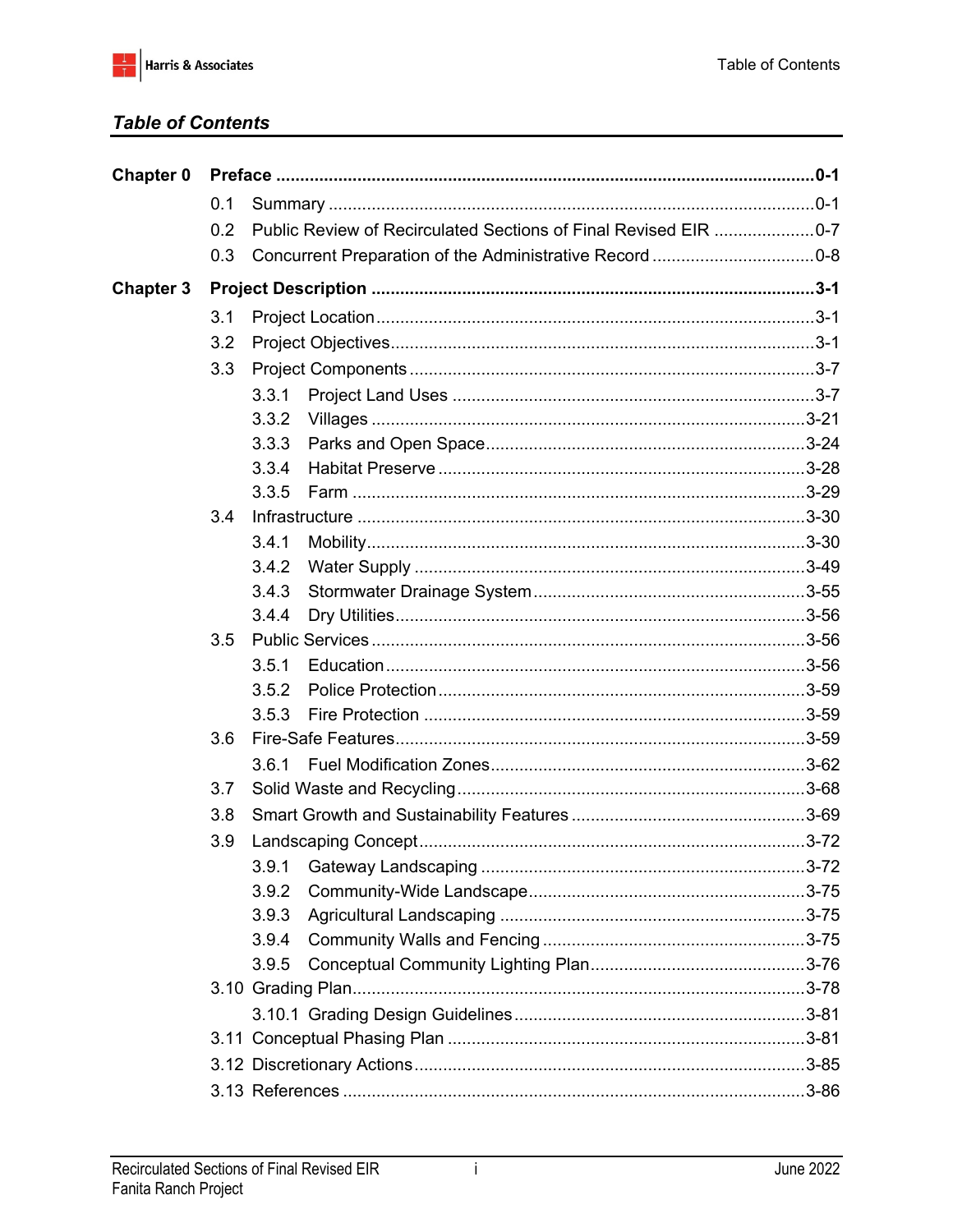

| <b>Chapter 4</b> |                                                              |  |
|------------------|--------------------------------------------------------------|--|
|                  |                                                              |  |
|                  |                                                              |  |
|                  |                                                              |  |
|                  |                                                              |  |
|                  |                                                              |  |
|                  | 4.10.5 Project Impacts and Mitigation Measures4.10-15        |  |
|                  | 4.10.6 Cumulative Impacts and Mitigation Measures 4.10-54    |  |
|                  |                                                              |  |
|                  |                                                              |  |
|                  |                                                              |  |
|                  |                                                              |  |
|                  |                                                              |  |
|                  |                                                              |  |
|                  | 4.18.5 Project Impacts and Mitigation Measures4.18-11        |  |
|                  | 4.18.6 Cumulative Impacts and Mitigation Measures 4.18-52    |  |
|                  | 4.18.7 Comparison of Proposed Project to 2007 Project4.18-58 |  |
|                  |                                                              |  |

## **Figures**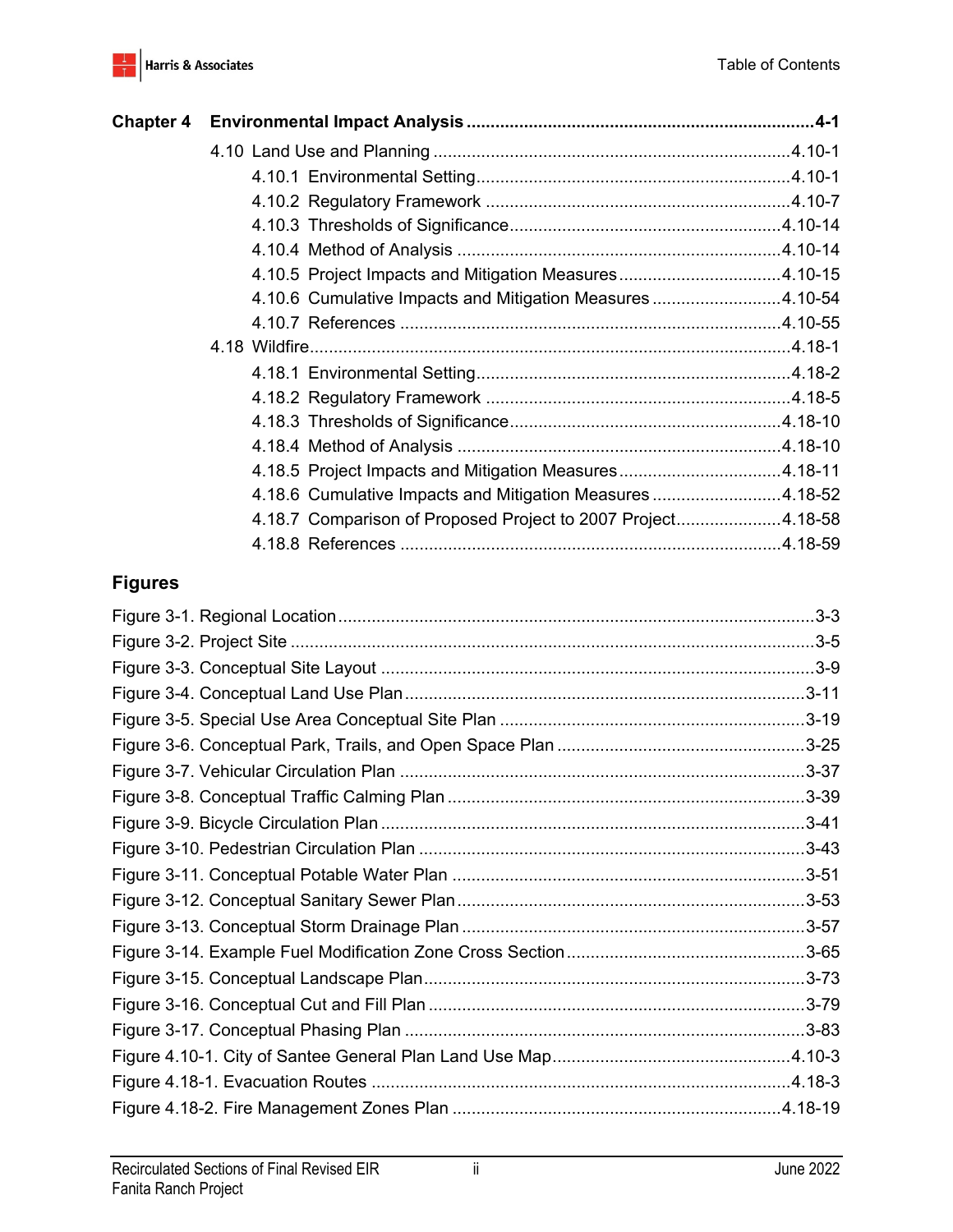

## **Tables**

| Table 0-1. Revised and New Sections of Final Revised EIR Included in Recirculation0-5 |  |
|---------------------------------------------------------------------------------------|--|
|                                                                                       |  |
| Table 3-2. Special Use Area Permitted Uses and Land Use Summary3-18                   |  |
|                                                                                       |  |
|                                                                                       |  |
|                                                                                       |  |
|                                                                                       |  |
|                                                                                       |  |
| Table 3-8. Proposed Project Code-Exceeding Fire Safety Measures 3-61                  |  |
| Table 4.10-1. Project Consistency with Relevant City of Santee Goals, Objectives,     |  |
| Table 4.18-1. Proposed Project Fire Protection Features Compared to                   |  |

## **Appendices**

|  | Appendix P1. Fire Protection Plan |  |
|--|-----------------------------------|--|

- Appendix P2. Wildland Fire Evacuation Plan
- Appendix Q. Final Ruling and Writ of Mandate
- Appendix R. Essential Housing Ordinance, Certification, and Notice of Exemption